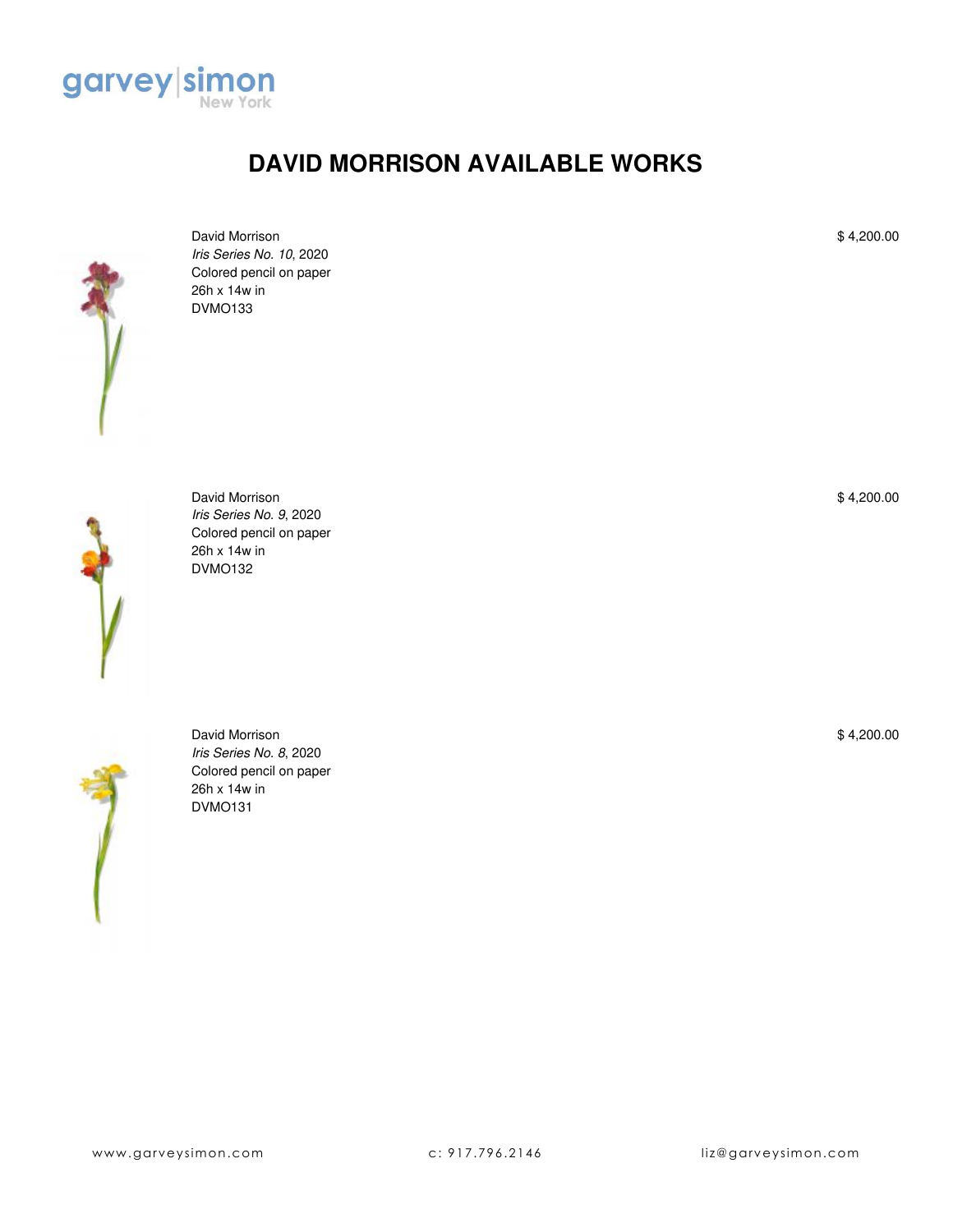



David Morrison *Iris Series No. 7*, 2020 Colored pencil on paper 26h x 14w in DVMO130



David Morrison *Iris Series No. 6*, 2020 Colored pencil on paper 26h x 14w in DVMO129



David Morrison *Iris Series No. 5*, 2020 Colored pencil on paper 26h x 14w in DVMO128

\$ 4,200.00

\$ 4,200.00

\$ 4,200.00

www.garveysimon.com c: 917.796.2146 liz@garveysimon.com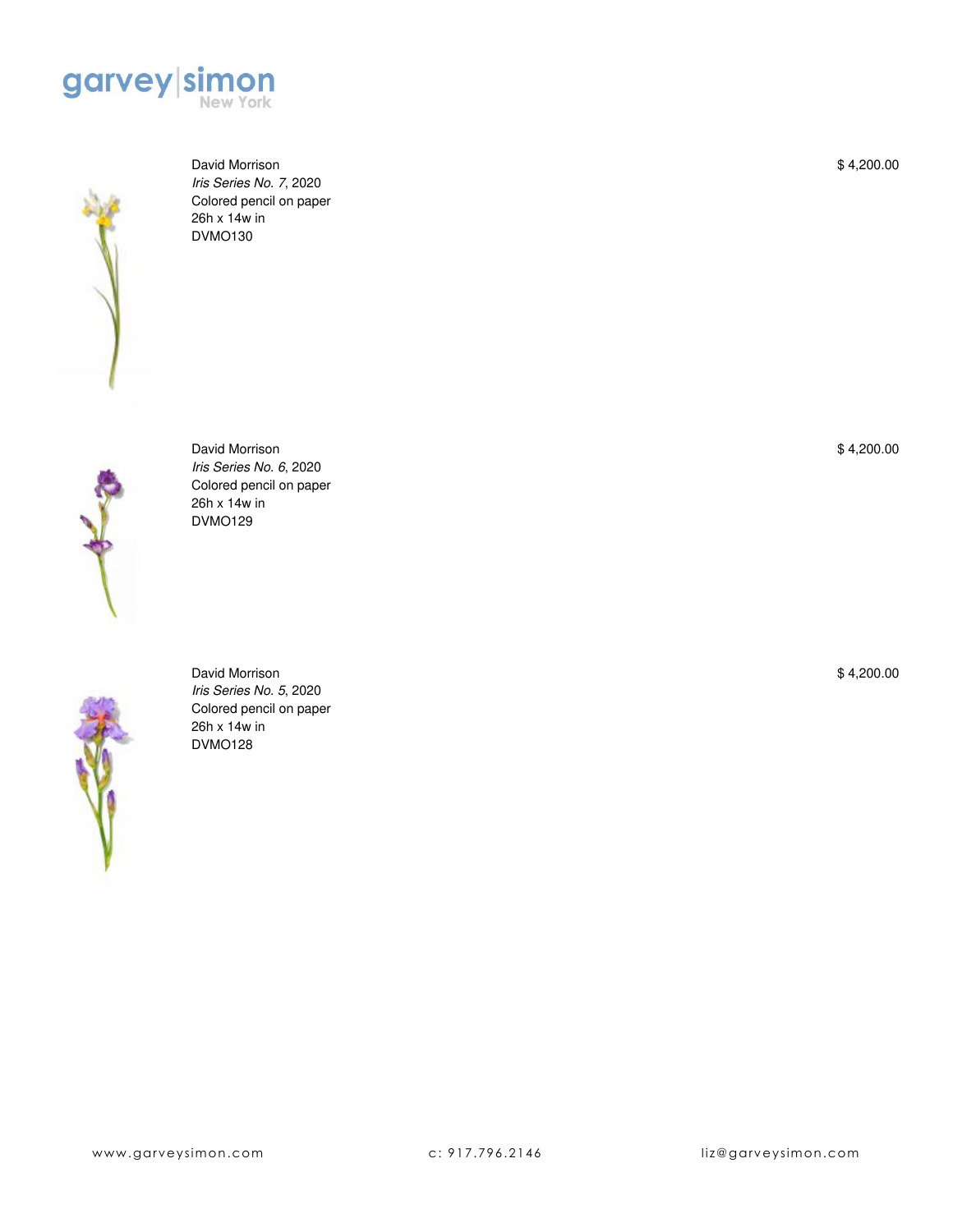



David Morrison *Iris Series No. 4*, 2021 Colored pencil on paper 26h x 14w in DVMO127



David Morrison *Iris Series No. 3*, 2021 Colored pencil on paper 26h x 14w in DVMO126



David Morrison *Iris Series No. 2*, 2021 Colored pencil on paper 29h x 15w in DVMO125

\$ 4,200.00

\$ 4,200.00

\$ 4,200.00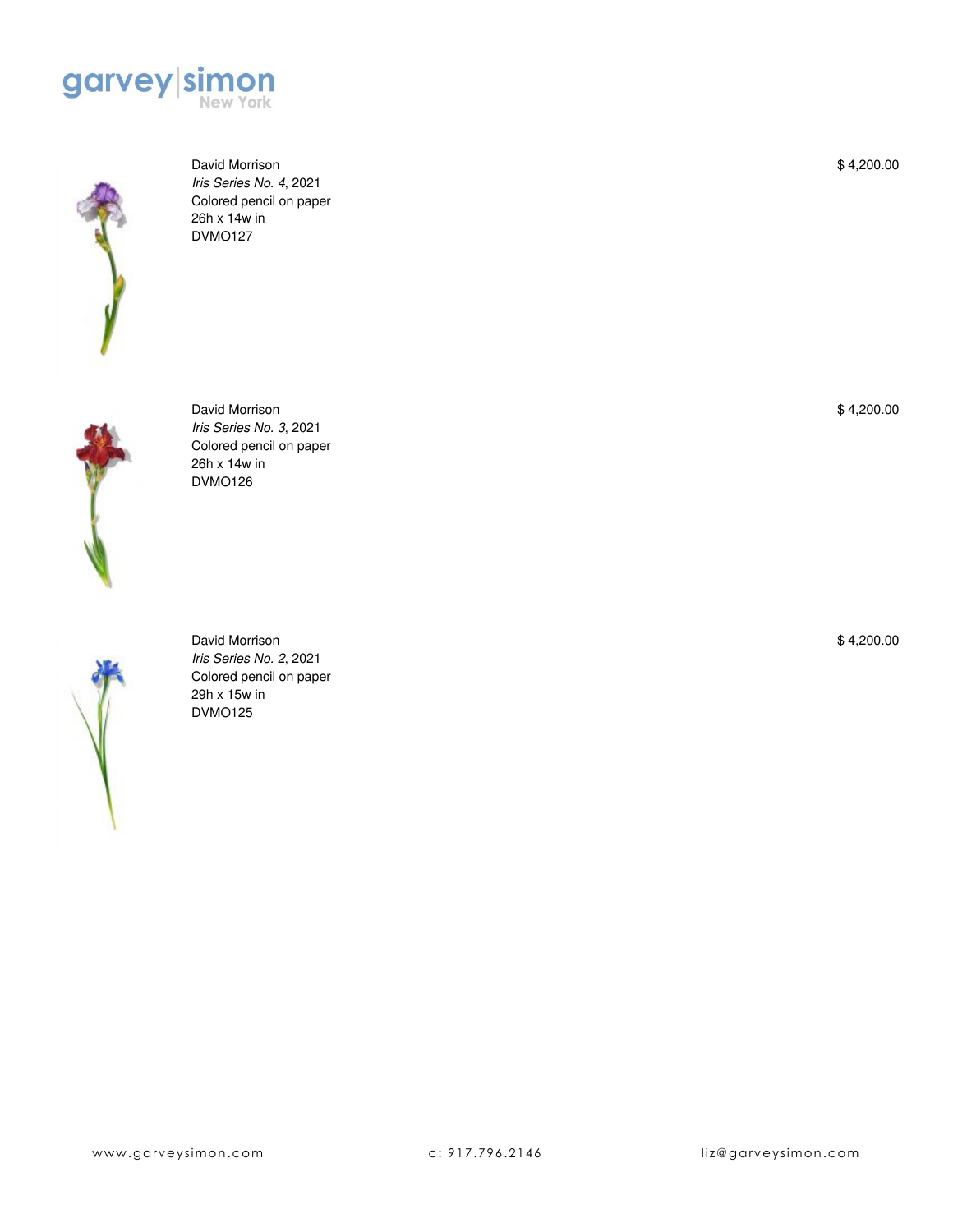



David Morrison *Iris Series No. 1*, 2021 Colored pencil on paper 29h x 15w in DVMO124

David Morrison *Pomegranate*, 2021 Colored pencil on paper

18h x 28w in DVMO123

David Morrison

22h x 25w in DVMO121





David Morrison *Scarlet Belle Pitcher Plant*, 2021 Colored pencil on paper 25h x 18w in DVMO122





| David Morrison          |
|-------------------------|
| Amur Maple Bonsai, 2021 |
| Colored pencil on paper |
| 23h x 29w in            |
| <b>DVMO120</b>          |

*Chojubai Quince Bonsai*, 2021 Colored pencil on paper



David Morrison *Wind-Up Bird Series No. 6*, 2019 Colored pencil on paper 15h x 34w in Framed: 17.50h x 36.50w in DVMO119

\$ 4,200.00

| \$6,300.00 |
|------------|
|            |

\$ 4,800.00

\$ 6,700.00

\$ 7,200.00

\$ 6,200.00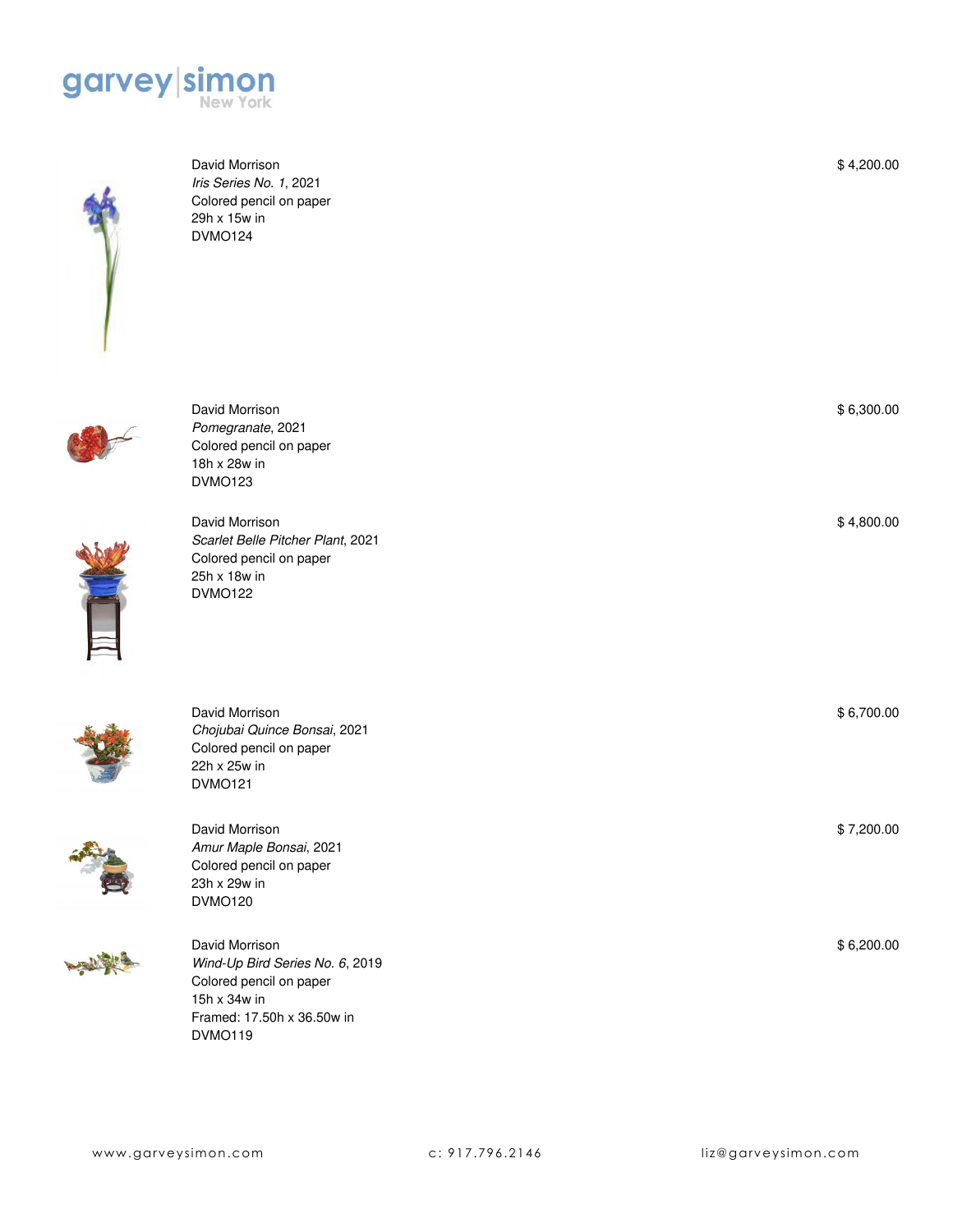



David Morrison *Wind-Up Bird Series No. 5*, 2019 Colored pencil on paper 14.50h x 33w in Framed: 17.50h x 36.50w in DVMO118



David Morrison *Wind-Up Bird Series No. 3*, 2019 Colored pencil on paper 25h x 15.50w in Framed: 28.50h x 18w in DVMO116



David Morrison *Wind-Up Bird Series No. 1*, 2019 Colored pencil on paper 19h x 16w in Framed: 22.25h x 18.25w in DVMO114



David Morrison *Firewood Series No. 9*, 2018 Colored pencil on paper 24.50h x 14w in Framed: 26.75h x 16.50w in DVMO111



David Morrison *Firewood Series No. 8*, 2018 Colored pencil on paper 14h x 27.50w in Framed: 16.50h x 29.75w in DVMO110

\$ 4,200.00

\$ 5,200.00

\$ 4,000.00

\$ 3,800.00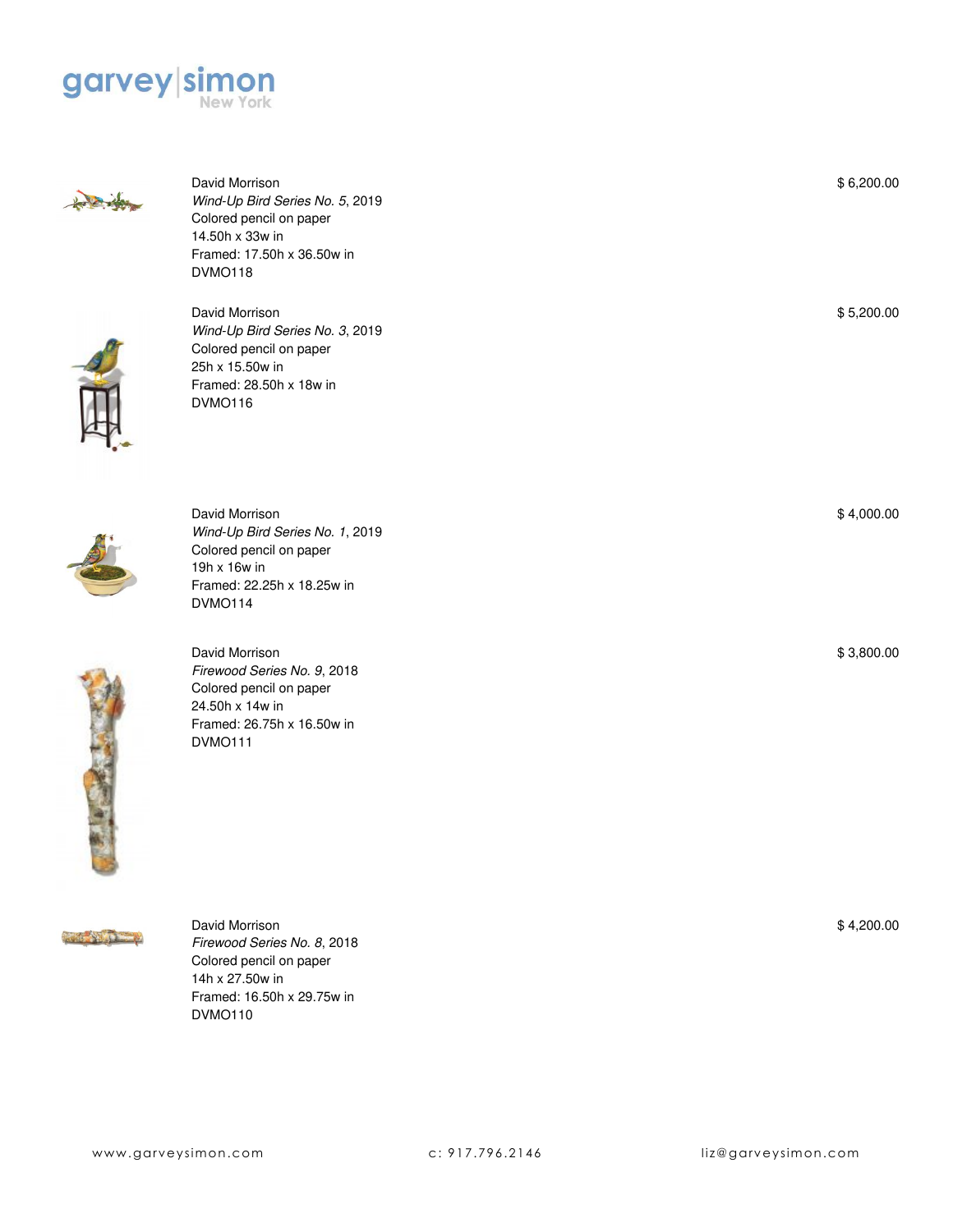



| David Morrison<br>Birch Fragment No. 2, 2018<br>Colored pencil on paper<br>19h x 15.50w in<br>Framed: 21.25h x 17.75w in<br><b>DVMO108</b>        | \$3,800.00 |
|---------------------------------------------------------------------------------------------------------------------------------------------------|------------|
| David Morrison<br>Birch Fragment No. 1, 2018<br>Colored pencil on paper<br>19h x 15.50w in<br>Framed: 21.25h x 17.75w in<br><b>DVMO107</b>        | \$3,800.00 |
| David Morrison<br>Paper Wasp Series No.2, 2018<br>Colored pencil on paper<br>20.50h x 16.50w in<br>Framed: 23h x 19w x 1.50d in<br><b>DVMO106</b> | \$5,200.00 |
| David Morrison<br>Firewood Series No.5, 2018<br>Colored pencil on paper<br>12h x 28w in<br>Framed: 14.50h x 30.50w x 1.50d in<br><b>DVMO104</b>   | \$3,900.00 |
| David Morrison<br>Firewood Series No.3, 2018<br>Colored pencil on paper<br>12h x 28w in<br>Framed: 14.50h x 30.50w x 1.50d in<br><b>DVMO102</b>   | \$3,900.00 |
| David Morrison<br>Firewood Series No.2, 2018<br>Colored pencil on paper<br>27h x 21w in                                                           | \$6,000.00 |

Framed: 28h x 23.50w x 1.50d in

DVMO101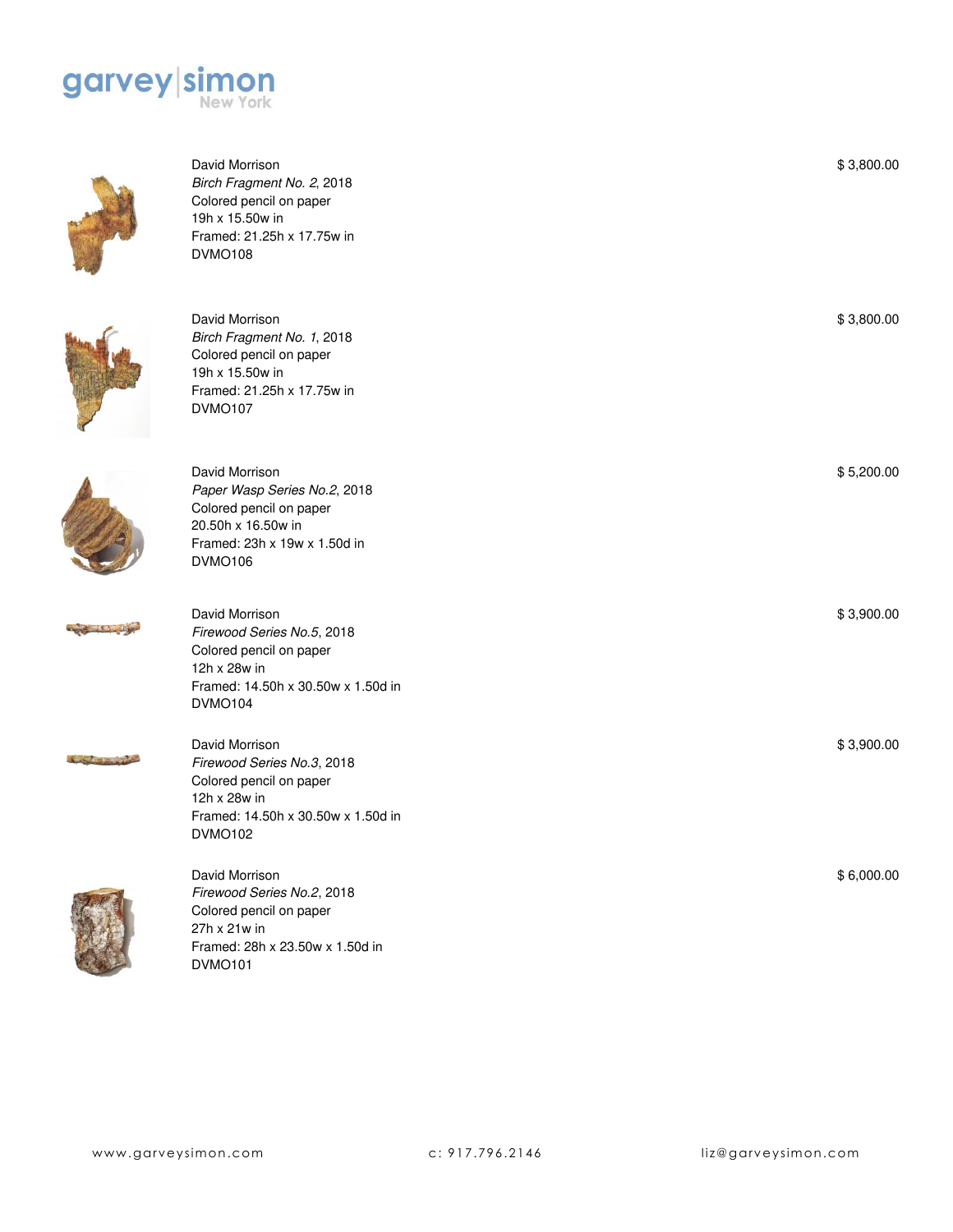



David Morrison *Firewood Series No.1*, 2018 Colored pencil on paper 36h x 21w in Framed: 38.25h x 23.25w in DVMO100



David Morrison *Stick Series No. 13*, 2015 Colored Pencil On Paper 15h x 34.50w in Framed: 17.50h x 37w in DVMO083

*Stick Series No. 12*, 2015 Colored Pencil On Paper 15.63h x 21.75w in Framed: 17h x 24w in

David Morrison

DVMO082





David Morrison *Stick Series No. 11*, 2015 Colored Pencil On Paper 13h x 32w in Framed: 15.25h x 34.50w in DVMO080



David Morrison *Stick Series No. 9*, 2015 Colored Pencil On Paper 16h x 34w in Framed: 18.50h x 35.88w in DVMO078



David Morrison *Stick Series No. 4*, 2015 Colored Pencil On Paper 14.25h x 29w in Framed: 16.88h x 31.88w in DVMO073

\$ 8,000.00

\$ 5,200.00

\$ 3,800.00

\$ 4,800.00

\$ 5,200.00

\$ 4,500.00